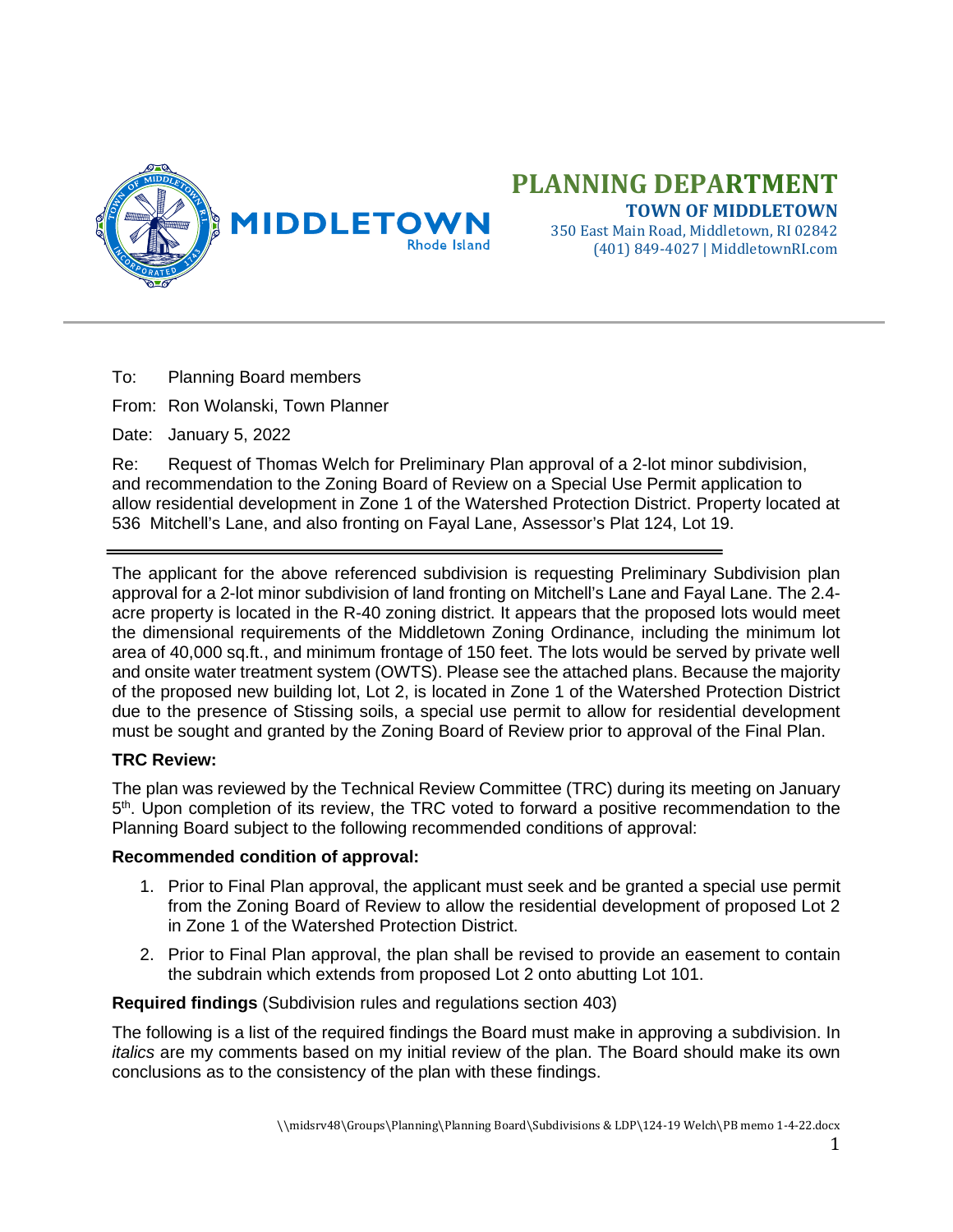- 1. The proposed development is consistent with the comprehensive community plan and/or has satisfactorily addressed the issues where there may be inconsistencies; *The proposed use is consistent with the Comprehensive Plan designation for the area – low- density residential.*
- 2. The proposed development is in compliance with the standards and provisions of the Town Zoning Ordinance; *. It appears that the proposed development lots would meet the standards of the Middletown Zoning Ordinance.*
- 3. There will be no significant negative environmental impacts from the proposed development as shown on the final plan, with all required conditions of approval; *The Board should ensure that, if approved, the appropriate conditions are in place, particularly with regard to potential impacts on the watershed protection district.*
- *4.* The subdivision, as proposed, will not result in the creation of individual lots with such physical constraints to development that building on those lots according to pertinent regulations and building standards would be impracticable. (See definition of Buildable lot). Lots with such physical constraints to development may be created only if identified as permanent open space or permanently reserved for a public purpose on the approved, recorded plans; *Based on the information provided, it appears that the proposed development lots would contain sufficient buildable area, subject to the granting of the required special use permit to allow development in Zone 1 of the Watershed Protection District.*
- 5. All proposed land developments and all subdivision lots shall have adequate and permanent physical access to a public street. Lot frontage on a public street without physical access shall not be considered compliance with this requirement. *The lots would have frontage and access from public streets.*

**The Preliminary Plan application was certified complete on November 17, 2021. The Planning Board must complete its review and render a decision within 65 days of certificate of completeness: January 21, 2022.** 

## **Recommendation to the Zoning Board of Review**

Regarding the advisory recommendation to the Zoning Board of Review on the required special use permit to allow development in Zone 1 of the Watershed Protection District, the Planning Board should consider the potential impacts of the proposed development on the watershed.

The following development design standards are required by Zoning Ordinance Section 1108:

- 1. Surface water runoff shall, to the degree feasible, be directed towards areas covered with vegetation for surface infiltration; and
- 2. Where the premises are partially outside of the WPD, site design shall, to the degree feasible, locate such potential pollution sources as Individual Sewage Disposal Systems outside of the District; and
- 3. Surface water runoff shall be directed, to the degree feasible, towards the lesser restricted district where the premises is located within two (2) or more districts.

Regarding these standards:

1. The applicant should be asked to describe how storm water on the property will be addressed. The owner is required to comply with the provisions of the town's storm